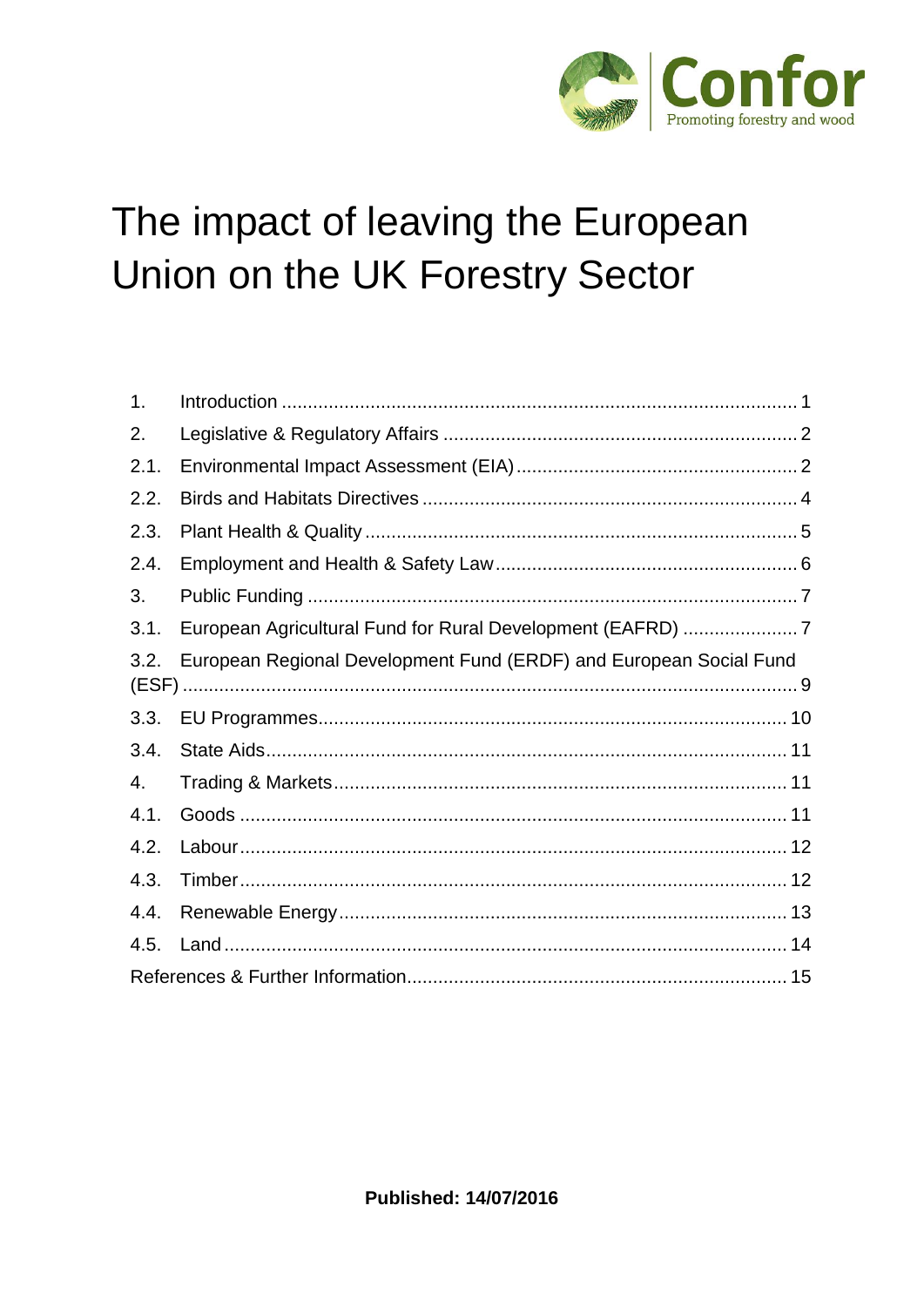

## **1. Introduction**

In April 2016 Confor produced a Discussion Paper on the issues relating to the Referendum on Leaving the European Union<sup>1</sup>. Now that the outcome of the Referendum is known, this paper aims to identify the range of potential impacts on the sector and how these could be managed during the exit process.

Although not included in the Treaty of Rome, and thus outside the 'competency of the EU', forestry is impacted upon by the Union in a number of ways. For the purposes of this paper these impacts are defined as being of three types: -

- Legislative & Regulatory Affairs
- Public Funding
- Trading & Markets

| Sector Segment >          |                                                        | <b>Nursery</b> | <b>Establishment</b> | <b>Harvesting</b> | <b>Haulage</b> | <b>Processor</b> |
|---------------------------|--------------------------------------------------------|----------------|----------------------|-------------------|----------------|------------------|
| Impact $\mathbf{\Psi}$    |                                                        |                |                      |                   |                |                  |
| egulatory Affairs<br>×්   | <b>EIA</b><br><b>Regulations</b>                       |                | $\checkmark$         | $\checkmark$      |                |                  |
|                           | Birds &<br><b>Habitats</b><br><b>Directives</b>        |                |                      |                   |                |                  |
| Legislative               | <b>Plant Health</b><br>& Quality                       | $\checkmark$   | $\checkmark$         |                   |                |                  |
| Ñ.                        | <b>Employment</b><br>and Health &<br><b>Safety Law</b> | ✔              |                      | $\checkmark$      |                | $\checkmark$     |
|                           | <b>EAFRD</b>                                           | $\checkmark$   | ✔                    |                   | ✓              |                  |
|                           | <b>ERDF&amp;</b><br><b>ESF</b>                         |                |                      |                   |                | $\checkmark$     |
| Funding<br>Public         | EU<br>Programmes                                       | $\checkmark$   |                      | $\checkmark$      |                |                  |
|                           | <b>State Aids</b>                                      | $\checkmark$   | $\checkmark$         | $\checkmark$      | $\checkmark$   | $\checkmark$     |
|                           | <b>Goods</b>                                           | $\checkmark$   |                      | $\checkmark$      | $\checkmark$   | $\checkmark$     |
| න්                        | Labour                                                 | $\checkmark$   | $\checkmark$         | $\checkmark$      | $\checkmark$   | $\checkmark$     |
| <b>Markets</b><br>Trading | Timber &<br>Construction                               |                |                      | $\checkmark$      | $\checkmark$   | $\checkmark$     |
|                           | Renewable<br><b>Energy</b>                             |                |                      | $\checkmark$      | $\checkmark$   | $\checkmark$     |
|                           | Land                                                   | $\checkmark$   | $\checkmark$         |                   |                |                  |

Fig 1. Summary of referendum impact on forestry sector supply chain

<span id="page-1-0"></span>1

<sup>1</sup> The Referendum: Seeing the EU through the Trees

[http://www.confor.org.uk/media/246070/22\\_conforeureferendumpaperguywattapril2016.pdf](http://www.confor.org.uk/media/246070/22_conforeureferendumpaperguywattapril2016.pdf)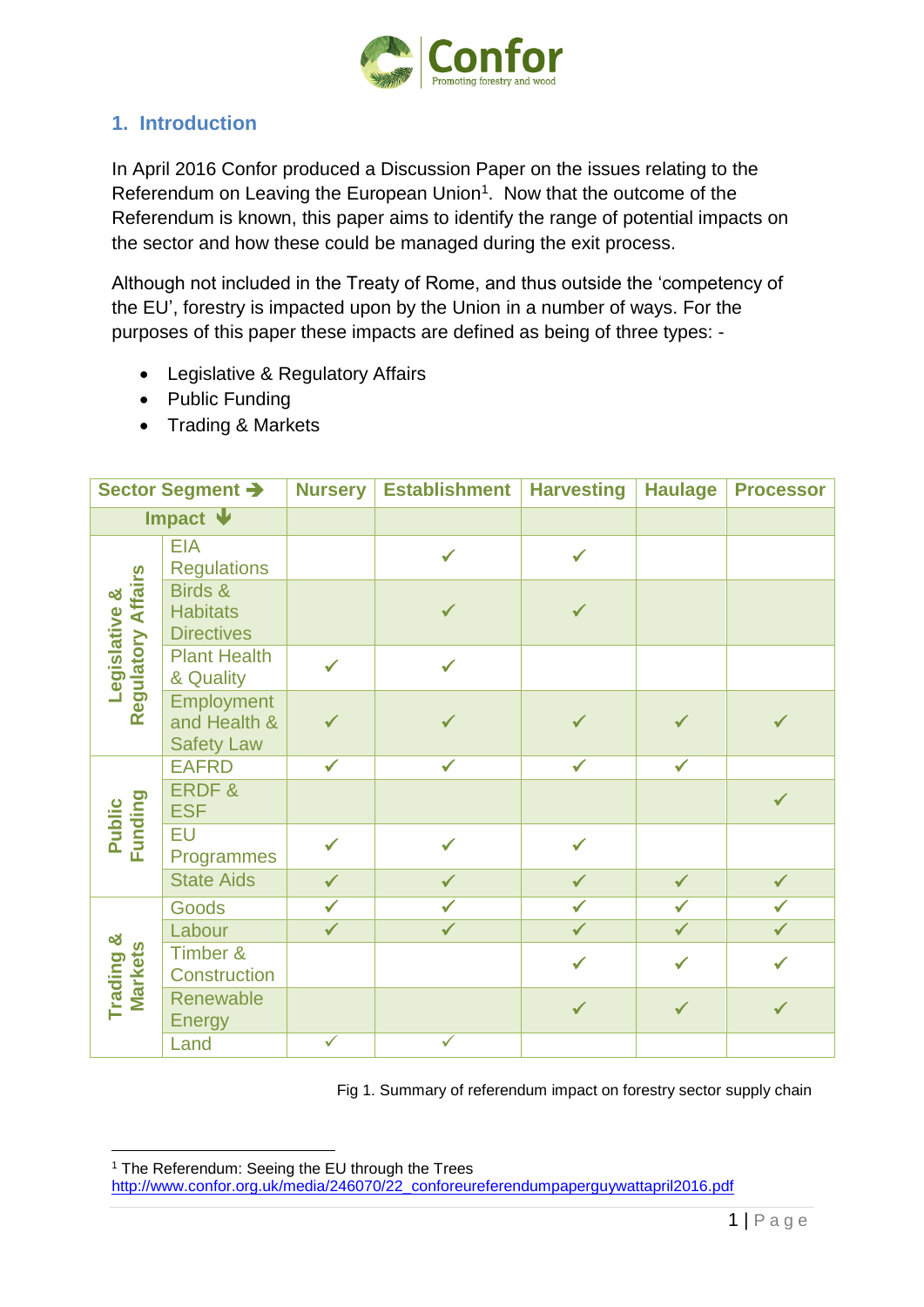

Clearly there will be impacts across these headings – for example, changes in legislation may impact on the ability to access or benefit from markets.

Impacts will be both sector specific – such as in the case of funding for woodland creation and management – and non-sector specific – such as any changes to legislation that derives from the Working Hours Directive. There is likely to be greater opportunity for the sector to influence the former.

The impacts will vary across the sector, depending on the segment concerned. The following diagram suggests where the main short to medium term impacts might be.

# **2. Legislative & Regulatory Affairs**

Legislation governed by the EU falls into one of two types – Directives or Regulations. Directives are decided at EU level but have to be transposed into legislation by individual countries before they become law in that country. The Directive will lay down by what date countries have to transpose Directives and the minimum requirements for the legislation (usually results defined) but leave discretion as to how this is achieved. Regulations are also decided by the EU but become law across the EU without further enabling legislation in individual countries. This is relevant in that, in broad terms, once the UK exits the EU Regulations will by default lapse, whereas Directives will still apply given that they are enshrined in legislation, either primary or secondary, which will need amending or repealing before they are affected. The exact situation will be determined by whether the European Communities Act is repealed, which in itself would cause any secondary legislation introduced through that Act to fall.

The following list outlines some of the main issues of concern for the forestry sector. Other issues which will require further exploration include the Water Framework and Floods Directives, invasive non-native species and pesticide regulation (as recently evidenced by proposals to limit the use of glyphosate). Amendments to the regulations affecting the haulage industry could also impact significantly on the sector.

## <span id="page-2-0"></span>**2.1. Environmental Impact Assessment (EIA)**

#### **Current Arrangements**

The EU EIA Directive (85/337/EEC) has been in force since 1985 although amended on a number of occasions, most recently in 2014.

The Directive requires certain listed public or private projects to undergo an EIA. Most projects relating to forestry fall into Annex II projects, those which the member state has discretion to decide what projects should require an EIA. The types of forestry developments potentially requiring an EIA include afforestation, deforestation, roads and quarries. Thresholds are set above which projects may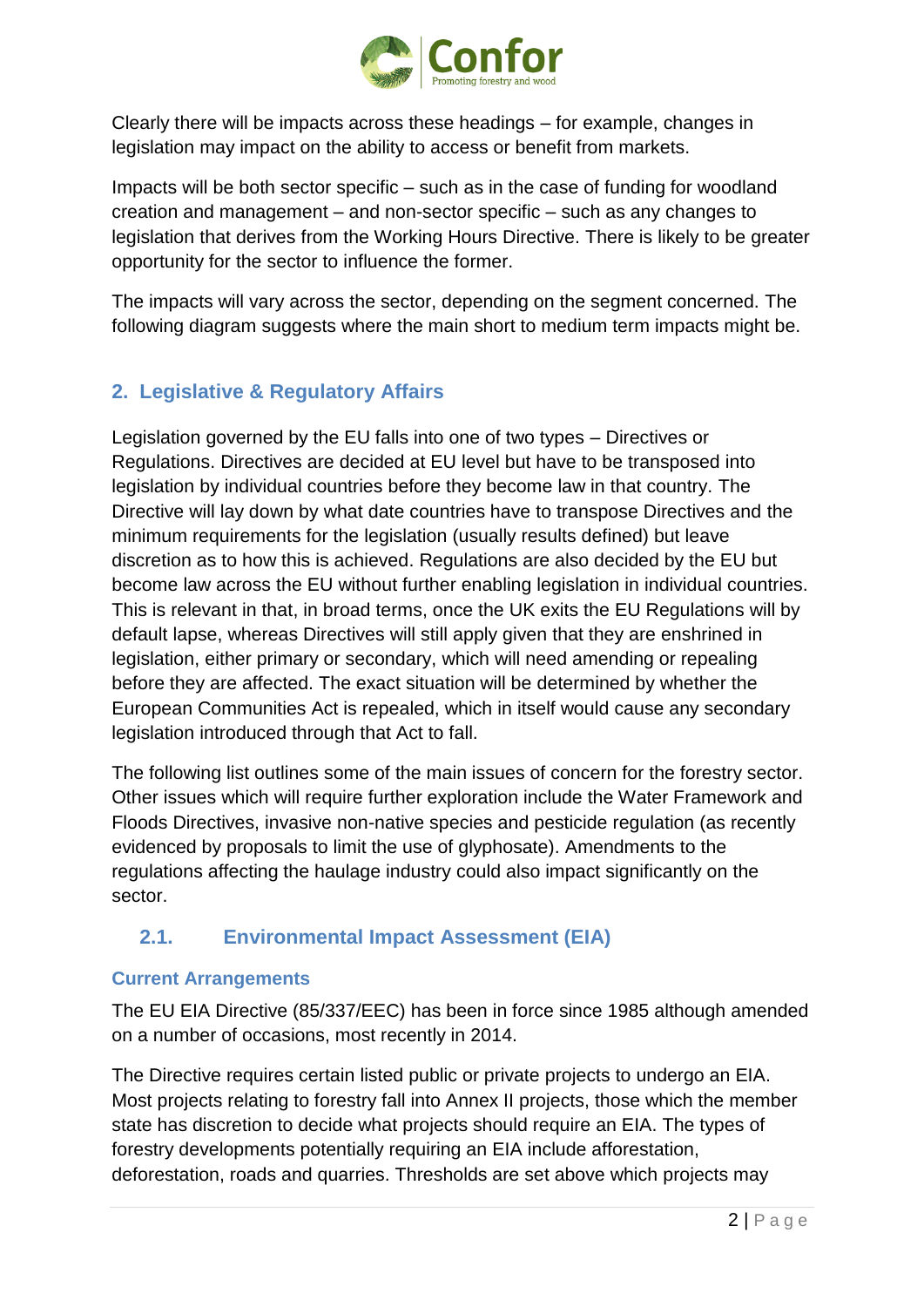

require an EIA, subject to a screening process. Thresholds are set by individual countries within the UK and thus vary, but the screening process is the same. Developers of projects above the threshold have to request a determination from the 'competent authority<sup>2</sup>', which indicates whether an EIA statement is required.

## **Options for Future Arrangements**

As a Directive, and thus enshrined in UK legislation the requirements for EIAs will not automatically change if the UK exits the EU. The legislation would have to be amended or repealed before any changes came into effect. In most cases the EIA Directive is brought into effect via Statutory Instruments ('Regulations') which do not require primary legislation to amend or repeal.

The 2014 amendment to the EIA Directive has yet to be transposed into UK legislation but is required to be by May 2017. Thus the immediate question is whether this will happen. Although not specific on the subject, Article 50 of the Lisbon Treaty does not allow for any suspension of the adoption of new or amended EU legislation during the two year negotiation period and thus in theory the amended Directive will have to be transposed into UK law.

Options for future arrangements include: -

- Retention of the legislation as framed at the time of leaving the EU.
- Introduction of new EIA Legislation.
- Removal of EIA Legislation altogether.

Any future arrangements will probably be based on individual countries as devolved matters. Significant differences in arrangements between countries has the potential to amplify the impact overall.

#### **Potential Impacts**

Repeal of EIA legislation, or its significant amendment, has the potential to remove or lower one of the barriers to increased rates of afforestation, given that the Regulations have reportedly discouraged afforestation proposals due to the potential costs and time delays in meeting the requirements.

Controversial afforestation schemes could lead to increased tension with stakeholders including NGOs and the farming sector, unless a framework is in place to regulate.

Deforestation could become easier although other UK law such as Felling Licences and non-regulatory processes such as certification could limit the impact.

<sup>1</sup> <sup>2</sup> Forestry Commission (England & Scotland), Natural Resources Wales, Northern Ireland Forest **Service**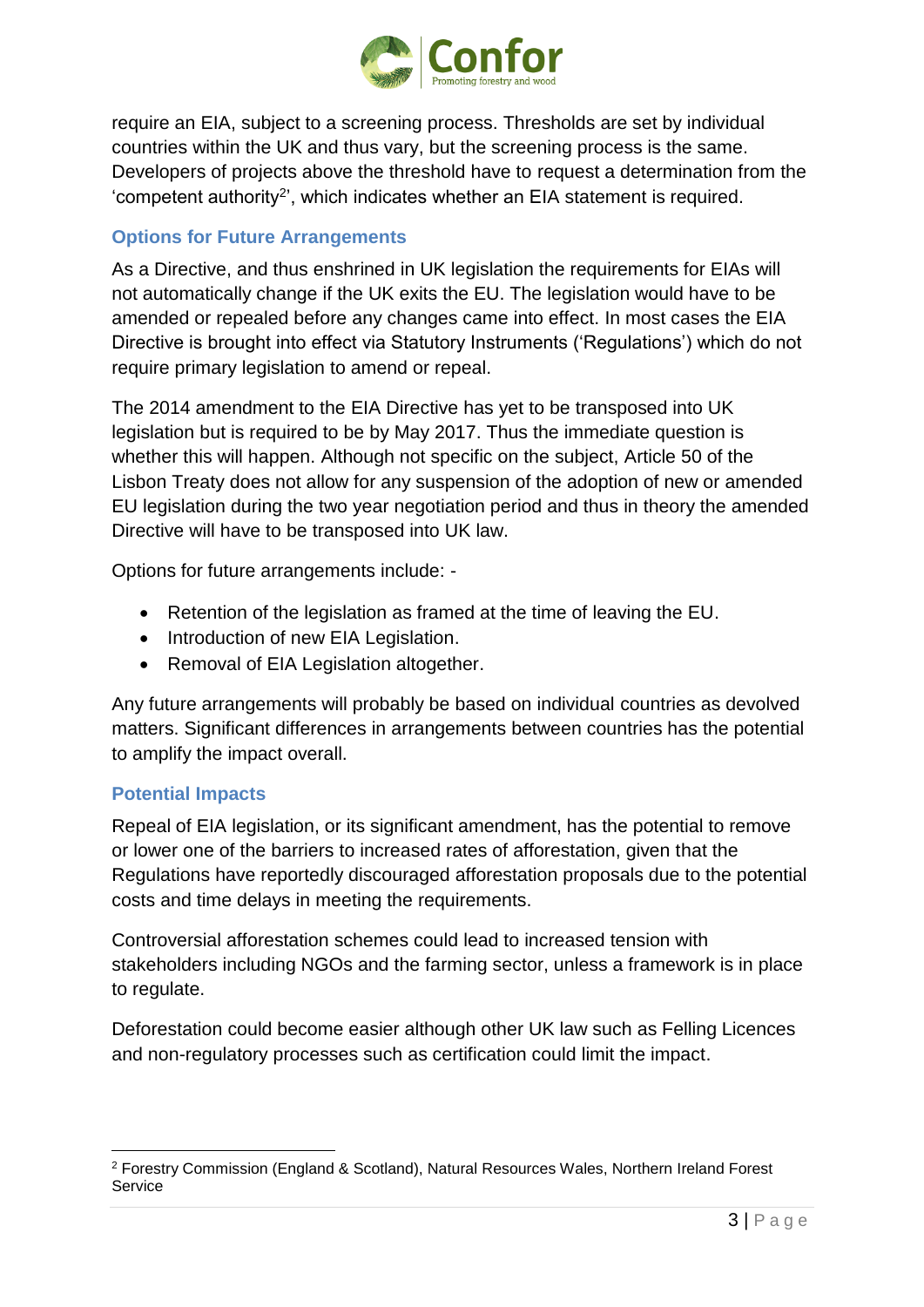

The creation of new roads and quarries could become simpler although UK planning legislation would not in itself be changed.

# <span id="page-4-0"></span>**2.2. Birds and Habitats Directives**

#### **Current Arrangements**

The Birds Directive is the EU's oldest environmental legislation and was introduced in 1979. The Habitats Directive was adopted in 1992. Together, they form the primary legal basis for the EU Biodiversity Strategy and represent the means by which the EU meets the Bern and Bonn Conventions. The Directives are transposed into UK law through a variety of primary and secondary legislation, both on a UK and individual country basis.

The provisions of the Habitats Directive require Member States to introduce a range of measures, including the creation and management of Special Areas of Conservation (SACs) and Special Protection Areas (SPAs), the protection of certain species of animals and plants, and the monitoring and reporting on the status of certain species and habitats. Lists of protected and priority species and habitats, regularly updated, form part of the Directive.

The Birds Directive similarly provides for protection of all wild birds through a range of measures, as well the identification and conservation of certain priority species.

## **Options for Future Arrangements**

As with EIA, as a result of originating from EU Directives the relevant UK law would remain on the statute book following an exit from the EU, and would require primary or secondary legislation to remove or amend it. In theory the options are the same as with the EIA legislation i.e. retention, amendment or removal, but as the UK is a signatory ('Contracting Party') to the relevant international conventions (Bern and Bonn Conventions), and assuming it did not wish to withdraw from these, there would have to be legislation in place which met the requirements of the Conventions. Thus the most likely option is retention of the existing arrangements, with individual countries being freed to amend as they considered necessary, within the constraints of the relevant Conventions.

#### **Potential Impacts**

Given the likely outcome described above, the potential impact of leaving the EU on these particular areas of legislation is likely to be limited, and only emerge over time. Individual countries could propose amendments which would have to be consulted on and may reflect the particular concerns of those countries, for example the seasonality of certain restrictions on work in woodland, or species or habitats to be provided with particular protection.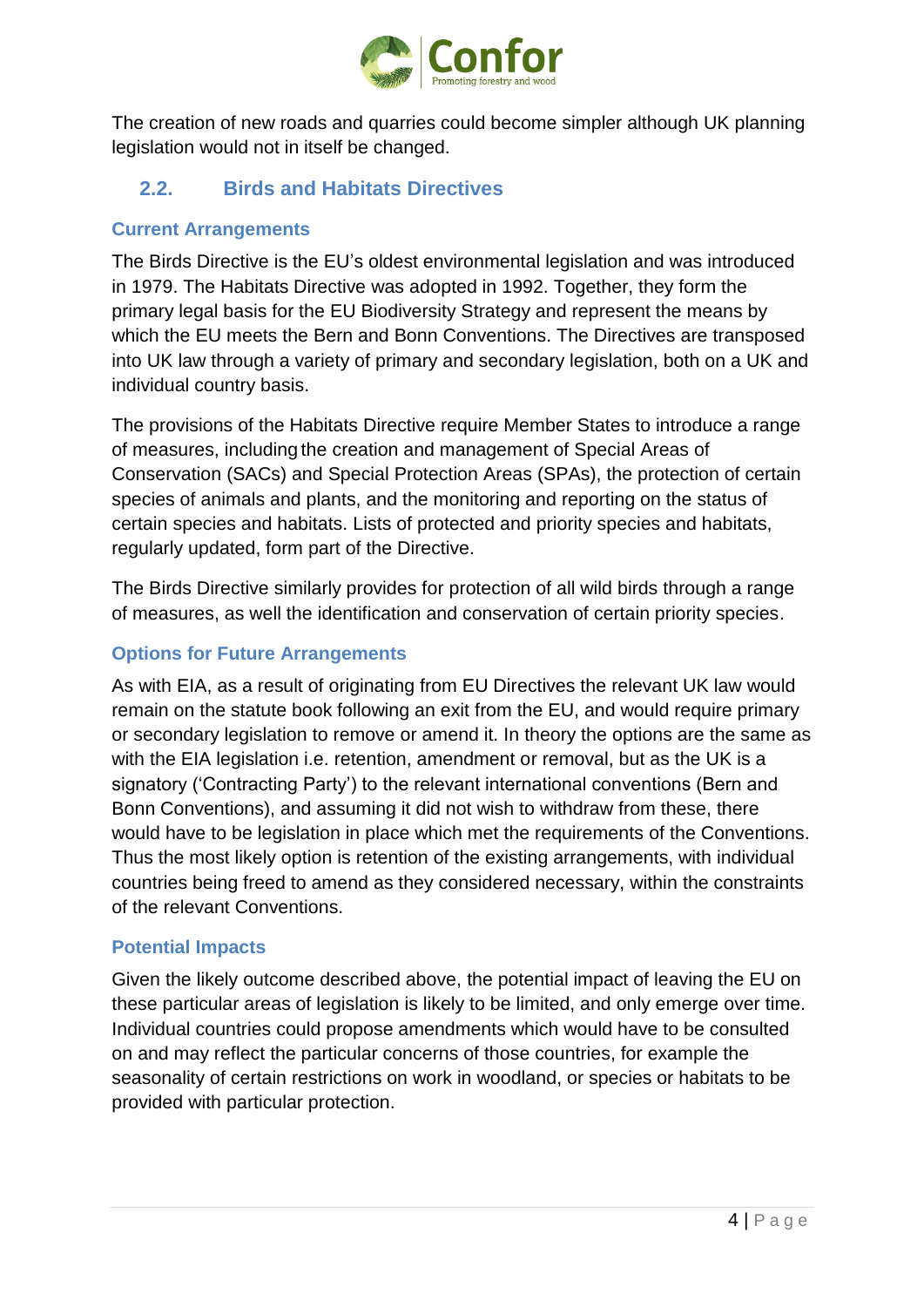

## <span id="page-5-0"></span>**2.3. Plant Health & Quality**

#### **Current Arrangements**

Plant Health within the EU is governed by an EU Directive (2000/29/EC) which is further supported by a number of Control Directives and Emergency Measures. This aims to prevent the introduction of harmful pests and diseases into the EU or to limit their spread within the union if it is present. It provides the basis on which plants can be traded between member states and imports into the EU are permitted. It also implements the principles of the International Plant Protection Convention (IPPC) to which the UK is a Contracting Party. The Directive is transposed into UK law through a variety of legislation e.g. Plant Health Orders.

Plant material and timber is freely tradable within the EU and Switzerland (unless it is included within a restricted list) but certain requirements may be placed on specific species as a result of plant health concerns. At present, this includes Ash, Oak, Pine and Sweet Chestnut, all of which require a Plant Passport before being moved from one EU country to another. Regulations require notification to the relevant authority of the 'first import of each consignment' (i.e. not subsequent movements within the UK) and inspections may take place. The UK cannot place restrictions on the import of plant material from other EU countries without the approval of the EU.

Plants and timber from outside the EU are subject to different control measures. All plants intended for planting are considered to be 'controlled' material and must have a phytosanitary certificate issued by the country of origin to show it meets the requirements for entry to the EU. Phytosanitary certification is governed by World Trade Organisation (WTO) processes aimed at enabling the free flow of goods whilst protecting plant and animal species in the receiving country.

Plants grown specifically for forestry purposes (according to a definition set by each country) are also covered by the Forest Reproductive Material Regulations which implements EC Directive 1999/105. Forest Reproductive Material (FRM) is the generic name for the seeds, cones, cuttings and planting stock used in forest establishment. The 46 tree species and the genus Populus covered by the Regulations are known as the "controlled species". The purposes of the regulations are related to the genetic origin of the plants and their qualitative aspects, but the traceability requirements do have a role to play in reacting to plant health concerns.

## **Options for Future Arrangements**

Plant Health and quality legislation in the UK results from EU Directives and thus will remain in place following the UK's exit, with the subsequent options being to retain, amend or remove it. However, unlike environmental legislation (see above), the outcome is likely to be dictated by whether the UK decides to remain within the 'single market'. If it does, then the existing procedures will have to be retained. If not it would be possible to adopt new procedures, which in effect would probably mean adopting the rules for importing from non-EU countries to EU countries i.e. the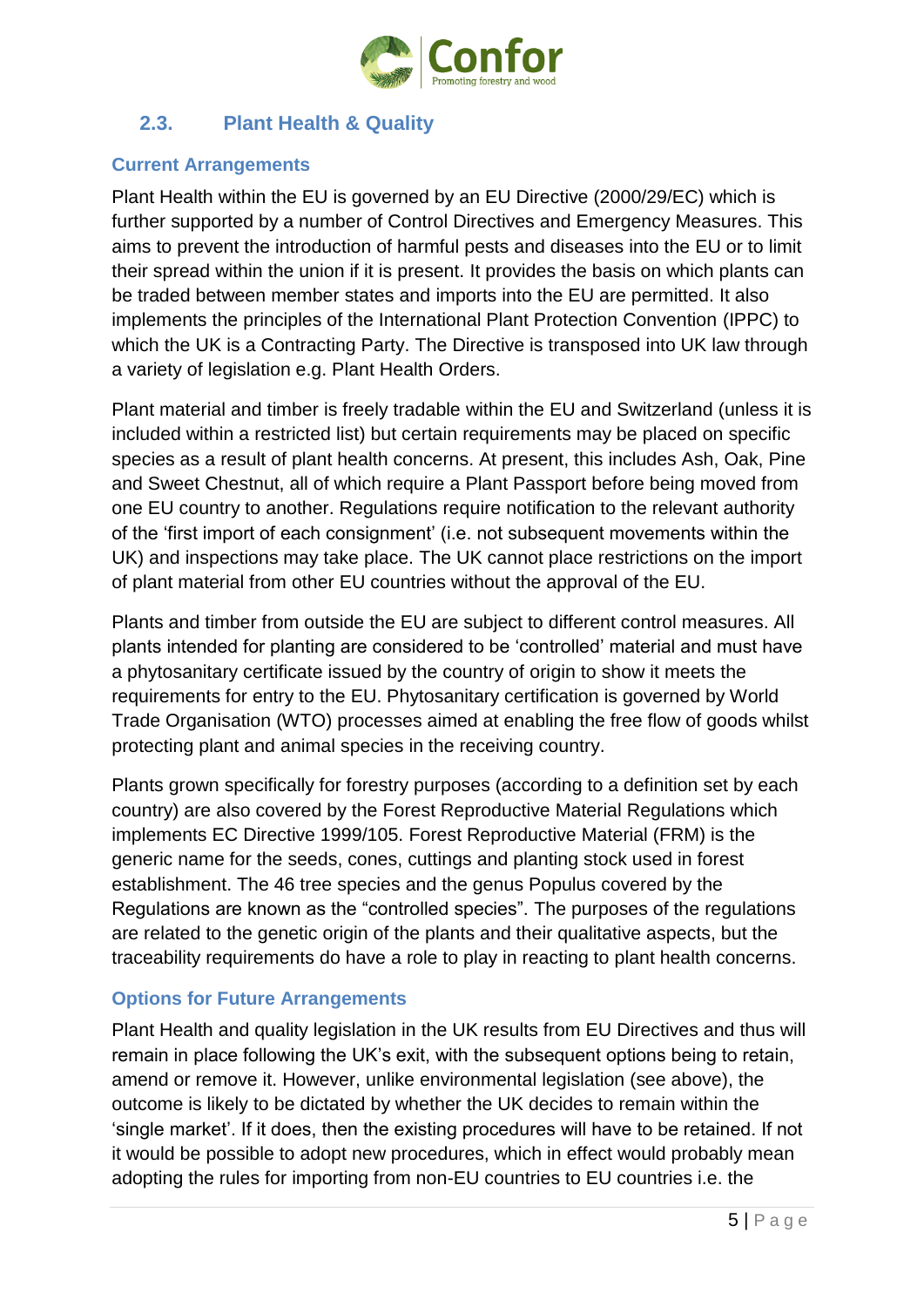

necessity of phytosanitary certificates for controlled material. Most Plant Health legislation is secondary (i.e. is implemented through Regulations or Orders) and thus does not require parliamentary approval. There could also be the option to restrict the import (and export) of certain material if it was considered to be a particular threat to the UK, although this would still have to meet the principles of the IPPC and WTO.

Current EU plant health regulations have recently been reviewed and are scheduled for updating by 2019, with the two underlying principles of simplification and increased protection underlying the revisions, including a proposal for each timber consignment to require 'passport-ing' in order to provide traceability in the event of a plant health concern.

### **Potential Impacts**

The impact on plant health will depend on the UK's position with the 'single market'. Leaving it would provide the opportunity to implement more stringent plant heath requirements on the importation of plant material which could result in the reduction, or delay, in the introduction of new pests and diseases to the UK. Such restrictions would still have to comply with WTO principles and thus a 'blanket' ban is unlikely to be acceptable. In addition, with a land border with the EU (with Northern Ireland) and relatively short distances to continental Europe, any exclusion may only be temporary in some cases.

## <span id="page-6-0"></span>**2.4. Employment and Health & Safety Law**

#### **Current Arrangements**

A large body of employment and Health & Safety (H&S) law in the UK derives from EU legislation, primarily Directives which have been transposed into UK primary or secondary legislation. This includes the Working Time Directive, TUPE and Agency Workers Regulations. However, there is also a significant proportion of legislation which does not derive from the EU. In addition, the UK in many cases goes beyond the minimum requirements of EU law, such as in the field of equality and discrimination.

#### **Options for Future Arrangements**

Legislation covering areas where the UK goes beyond EU requirements, or had measures in place before the EU introduced them, such as equality and discrimination, are very unlikely to be affected. In theory, elements such as the Working Time Directive (WTD) and Agency Workers Regulations which have been unpopular with employers could be repealed. However, should the UK remain within the single market, it would have to comply with EU legislation. In respect of the WTD, the UK currently benefits from an opt-out which could be removed if the UK is not a member of the EU but remains within the single market.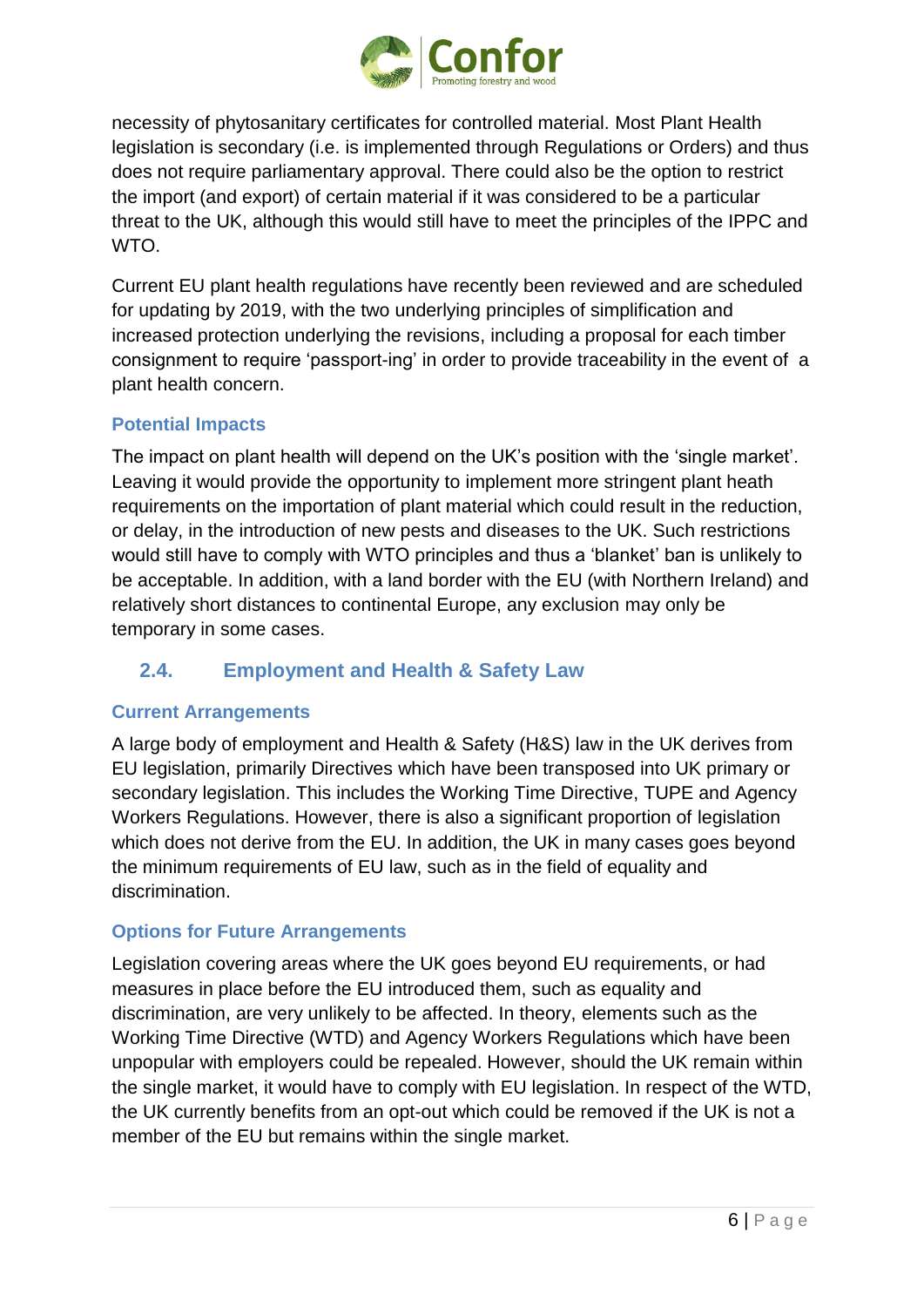

## **Potential Impacts**

If the UK remains within the single market there is unlikely to be a significant change to most employment and H&S law, although the removal of the WTD opt-out could be a significant disadvantage for many employers. Should the UK leave the single market it is possible that employment law would be a priority for the repeal of EU based law, resulting in significant changes. Such changes could be heavily influenced by the nature of the UK government at the time, and whether Scotland seeks independence. These factors could lead to greater instability in the field of employment law than businesses have become used to in recent decades.

# <span id="page-7-1"></span><span id="page-7-0"></span>**3. Public Funding**

## **3.1. European Agricultural Fund for Rural Development (EAFRD)**

EAFRD represents Pillar 2 of the Common Agricultural Policy (CAP) and funds rural development payments to farmers, foresters and rural communities. The UK is scheduled to receive €5.2Bn through EAFRD in the current framework period (2014 – 2020). The EU agrees a number of themes and principles for the funding but the details are set out in National Programmes, drafted by national governments and agreed with the EU. In the case of the UK these documents are prepared on an individual nation basis and thus the details of implementation schemes vary across the UK.

#### **Current Arrangements**

#### **Woodland Creation & Management**

EAFRD supports the creation and management of woodlands where this has an environmental or rural development benefit. New planting, the creation or improvement of habitats, restoration of forests following pest and disease incidents, reducing flood risks and improving access are amongst the eligible activities. The production of timber per se is not a supported activity but many of the eligible activities will indirectly result in this.

| <b>Country</b>             | <b>Annual Grant Budget</b> | <b>Grant Schemes</b>                                                                        |  |  |
|----------------------------|----------------------------|---------------------------------------------------------------------------------------------|--|--|
| England                    | £31.0 million              | <b>Countryside Stewardship</b>                                                              |  |  |
| <b>Scotland</b>            | £36.0 million              | <b>Forestry Grant Scheme</b>                                                                |  |  |
| <b>Wales</b>               | £10.3 million              | Glastir                                                                                     |  |  |
| <b>Northern</b><br>Ireland | £3.1 million               | <b>Forest Expansion Scheme/Forest Protection</b><br><b>Scheme/Woodland Investment Grant</b> |  |  |
| Total                      | £80.4 million              |                                                                                             |  |  |

Fig 2. Summary of public funding and grant schemes in forestry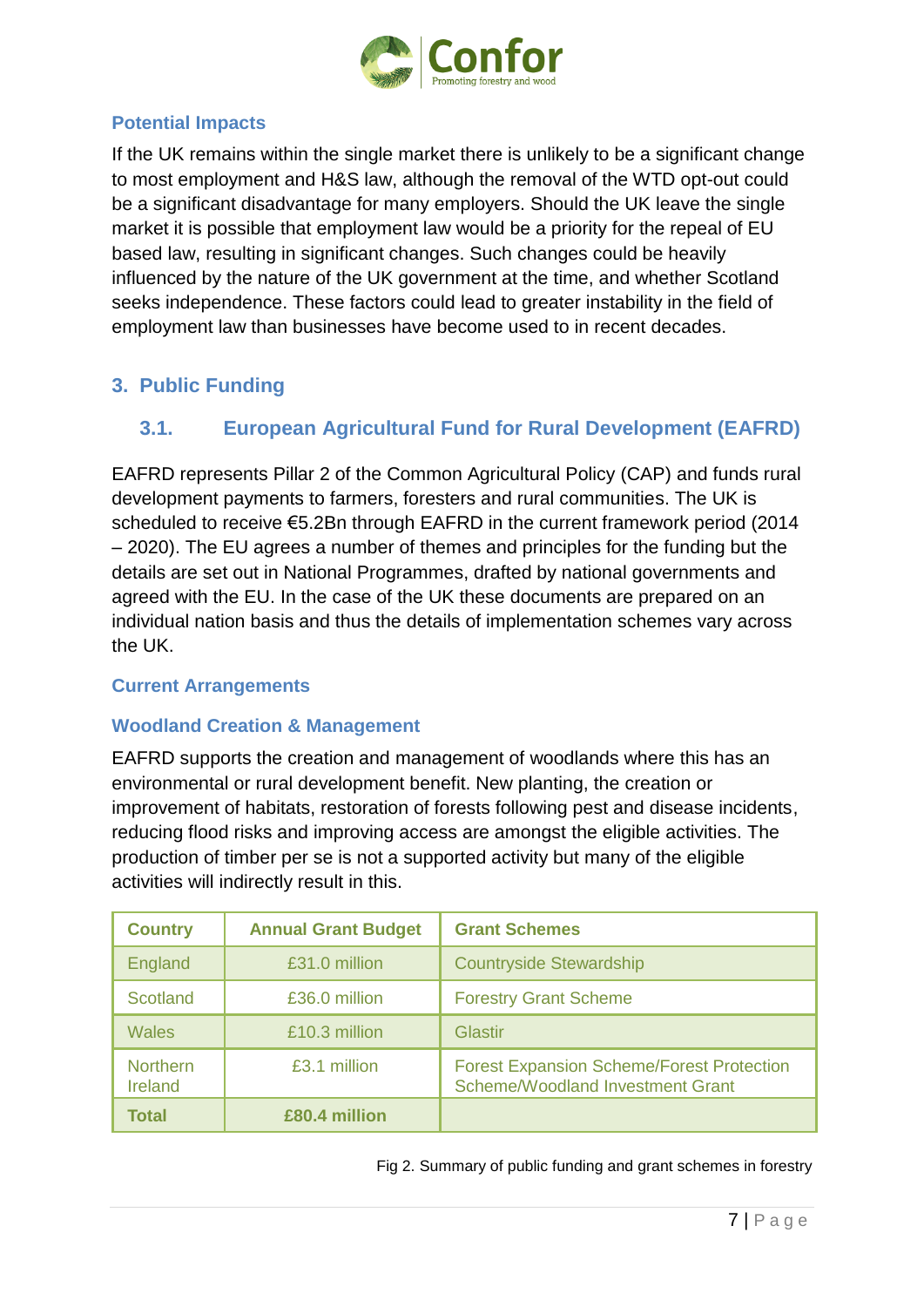

The following table**<sup>3</sup>** details the amount of funding which the individual National Programmes have allocated to the forestry sector for woodland creation and management, and the schemes through which the funding is distributed.

#### **Supply Chain and Timber Processing**

The forestry supply chain and small scale timber processing sector also benefits from support through EAFRD with grants for machinery, training, buildings, innovation and collaboration. The extent to which the sector benefits varies between nations and forestry rarely has a 'ring-fenced' budget for such activity, instead competing with agriculture and other rural industries for a share of the funding. The delivery mechanisms also vary between nations, with the exception of Leader which is an EU wide scheme, although the nature of Leader delivery is different in each nation.

### **Options for Future Arrangements**

The future of farm and rural support payments in the UK is likely to be a major issue in the coming months and years and one which has the potential to have a very significant impact on the forestry sector. Pillar 1 of the CAP (direct payments to farmers) has traditionally taken a significant proportion of the EU budget, and whilst it is on a declining trajectory it still accounts for approximately 40%. UK governments have indicated a consistent desire for these payments to reduce and for environmental payments to take a greater share of the budget. Whether this would include non land based rural development is not clear, neither is whether the overall rural development budget would increase or just represent a bigger proportion of an overall farm and rural support budget.

During the Referendum campaign the Leave proponents indicated that payments would continue, however many competing areas of expenditure were also highlighted and could attract higher political attention. Conversely, should a weak pound lead to increased food prices and implications for inflation, maintenance of farm incomes through subsidies may be an attractive option for government.

Possible scenarios include: -

1

- i. Retention of the existing arrangements post 2020.
- ii. Withdrawal of all support for the forestry sector but maintenance of support for agriculture (direct payments and/or rural development).
- iii. Withdrawal of all rural development support.
- iv. Introduction of an amended programme of support for rural development including agriculture and forestry.

<sup>3</sup> Budget data from 'The Referendum: Seeing the EU through the Trees' [http://www.confor.org.uk/media/246070/22\\_conforeureferendumpaperguywattapril2016.pdf](http://www.confor.org.uk/media/246070/22_conforeureferendumpaperguywattapril2016.pdf)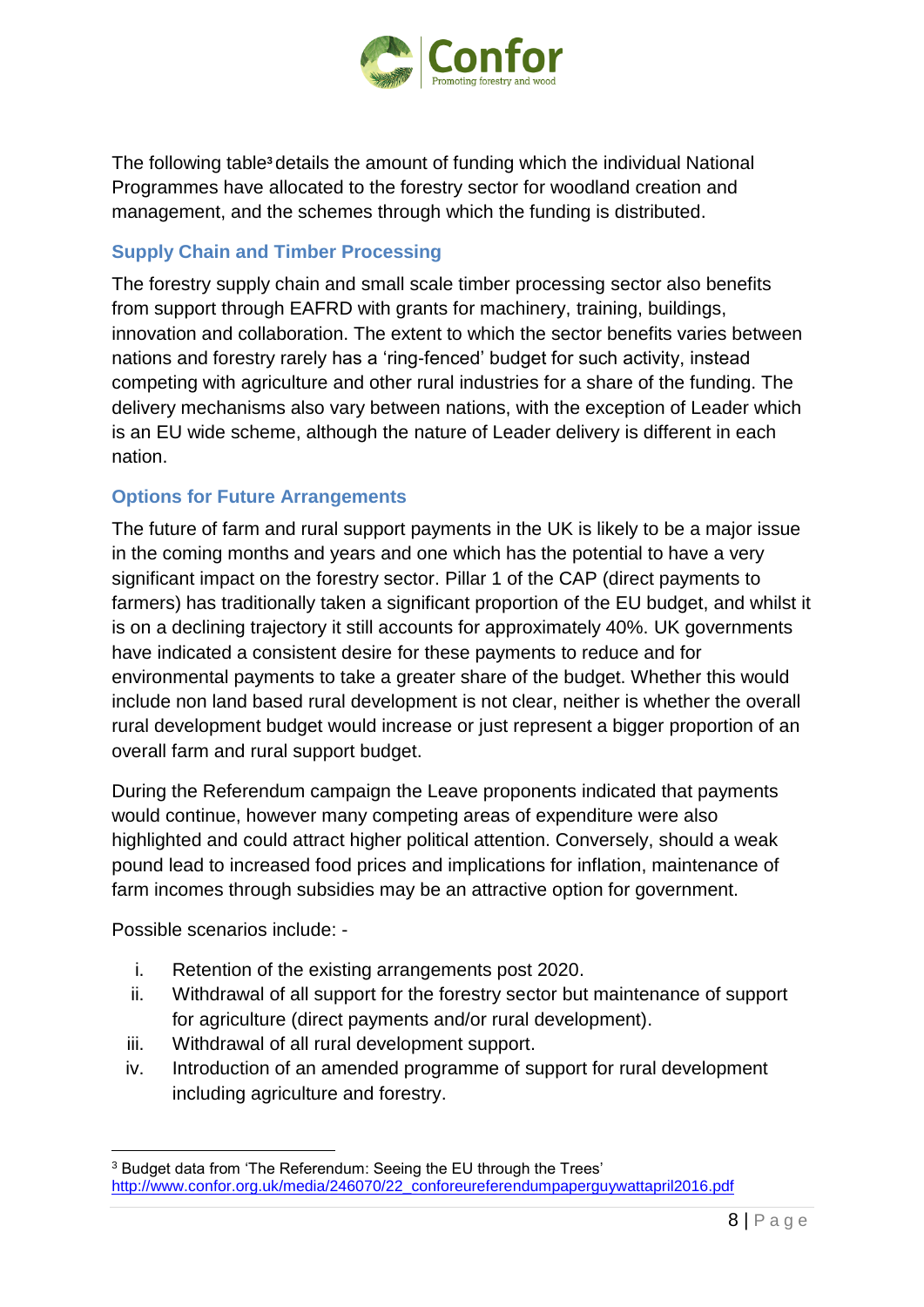

Given statements to date, iv. is considered the most probable outcome. The focus of debate is likely to be on what activities are included (e.g. could timber production per se become a supported outcome?), to what extent they are grant aided and the details of grant scheme implementation.

## **Potential Impacts**

The policy regarding support for rural development is a devolved matter and thus these issues will be for each national government to decide upon. However, the allocation of funding for CAP supported activities as a whole is decided upon at an EU and UK level and thus there will need to be a either an agreement on budgets between Westminster and the devolved administrations, or full devolution of the matter. In either case, as there will be no common European framework on which this support is based there is likely to be greater divergence between national schemes and even to what extent they exist. This will in future be determined more by national economic, environmental and social interests, and the extent to which the sector can influence national policy. Significant differences between nations could see greater variation in the relative success of the sector and impacts on decisions as to where to invest in woodland creation, management and timber production.

Following the Referendum vote, the future of existing Rural Development Schemes and contracts issued through them is currently an issue of major concern for the forestry sector. Most land management agreements contain an element of funding over 5 to 10 years and a lack of security regarding this funding could be a major disincentive to future applications unless clarity is provided very soon. This could lead to a reduction in planting and woodland management with impacts on planting targets and trade for nurseries and contractors. Applicants with existing agreements are also seeking clarity on payments scheduled under those contracts.

The future of payments for equipment and training through the Leader schemes and other non-land based schemes is also in major doubt and most funders have been instructed to halt approval. Industry participation in future schemes is uncertain unless these problems can be overcome soon, and conclusively.

## <span id="page-9-0"></span>**3.2. European Regional Development Fund (ERDF) and European Social Fund (ESF)**

Along with EAFRD, ERDF and ESF are the other major EU Funds which make up the European Structural Investment Funds programme. ERDF supports projects which enable or promote economic development within discreet regions, primarily in ICT, innovation, SME development and supporting a shift to a low carbon economy. ESF focuses on 'quality' employment, labour mobility, social inclusion and training.

Forestry has not traditionally accessed these funds to any great extent, given that they cannot support 'in forest' activity. There have however been instances where they have supported local or regional projects which have addressed wider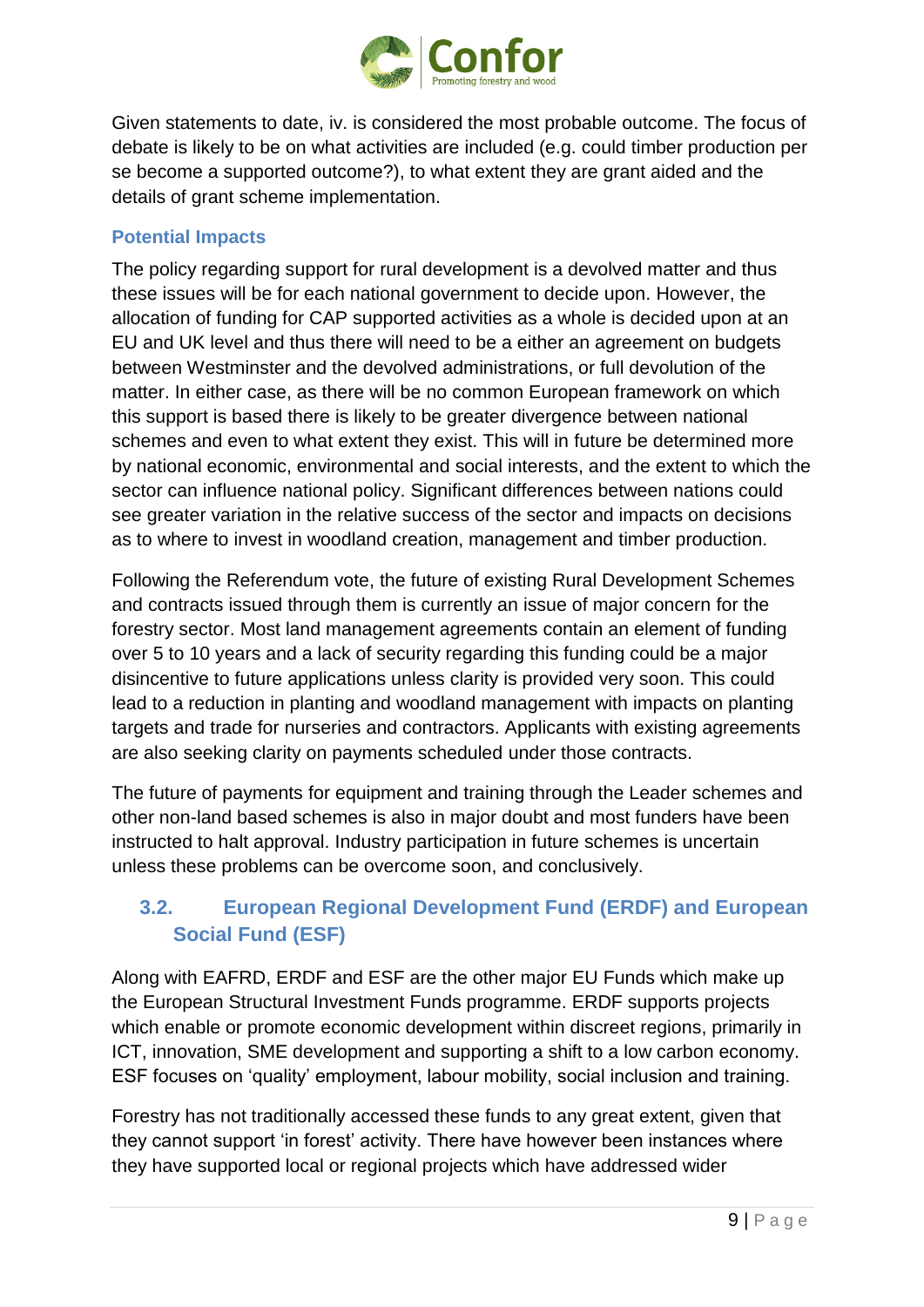

developmental or social needs. For example there are currently a number of projects in development which aim to benefit from the low carbon priority within ERDF in order to support wood fuel markets and supply chains.

The UK government and national administrations have traditionally maintained support for economic development and training in addition to EU schemes and thus it is probable that leaving the EU will see a streamlining of such support, with greater variation across regions and nations as particular needs and opportunities are addressed. It is possible that more developed and successful areas of the UK e.g. South East England, could see such support withdrawn altogether, whilst some areas where forestry or timber production is an important component of the regional economy could see support increase. Should government decide to continue support for generic priorities e.g. growth of the low carbon economy, it may be possible for the industry to benefit from this even though not specific to the sector.

To date it has been possible to combine UK and EU public funding of projects to 100% (subject to state aid limits), but it is unlikely that such levels of public support would continue, requiring greater commitment from the private sector for such projects to succeed. Projects supporting awareness raising, facilitation and business development tended to attract a higher % of support compared to investment in capital assets and it is in these areas where the main challenge may arise.

# <span id="page-10-0"></span>**3.3. EU Programmes**

In addition to the funds described above, which are administered by national governments, the EU provides direct support for a number of other activities. These are delivered through a variety of grant schemes and focus on issues such as research and innovation, young people and transnational co-operation. Examples include Horizon 2020, LIFE and Erasmus+. Horizon 2020 has a budget of approximately  $€80$  Bn in the period  $2014 - 2020$ .

The forest sector, and in particular research and development activities, have benefitted from a number of these funds. Often these focus on particular subjects, such as plant health, the mobilisation of forest resources, timber in construction etc and involve a number of partners from EU countries participating in research, demonstration, knowledge transfer and dissemination. Woodfuel is an example of an emerging market which has benefitted extensively from sharing experience with countries (Austria, Denmark, Sweden etc) which have much more developed woodfuel sectors than the UK.

The importance of such funding for UK forest research is underlined by the share of Forest Research's annual income derived from EU sources, increasing to £783,000 (6%) in 2014/15 from £486,000 (3.6%) in 2012/3.

Participation in these projects is not limited to EU member states. For example, Horizon 2020 extends to 15 'Associated Countries' which includes most non EU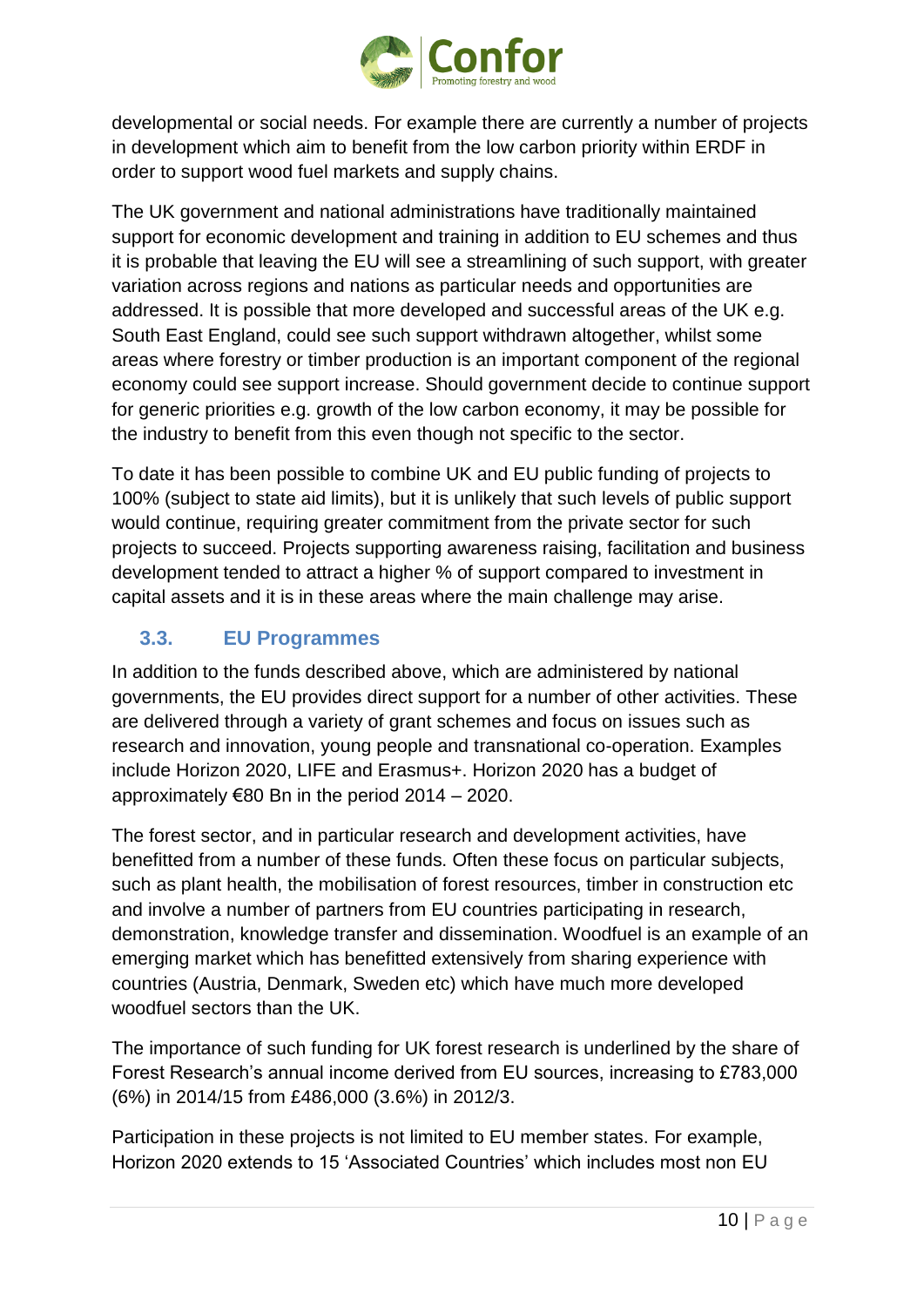

European countries. Association Agreements have to be reached before such status is granted, upon which legal entities from these countries can participate on the same basis as EU member legal entities, including funding.

Ensuring that such Association Agreements are in place to ensure a seamless transition from EU membership to non-membership will be an important aspect of the exit negotiations.

# <span id="page-11-0"></span>**3.4. State Aids**

A state aid is a transfer of resources from the state to an undertaking (e.g. a company) which satisfies certain criteria (e.g. it could distort competition between states). The EU has a comprehensive set of policies and regulations relating to State Aids, including a number of Block Exemptions and other arrangements which permit State Aid under certain circumstances. Although UK would no longer be subject to these regulations upon leaving the EU, comparable arrangements exist within the EEA. Outside of the EEA, the concept of State Aids is enshrined in World Trade Organisation policies and agreements aimed at encouraging the free flow of goods between countries through the prevention of subsidies. Thus, in order to achieve trading agreements with other nations, including the EU member states, it will be necessary to have in place arrangements regarding State Aid. To what extent such policy in the UK will be more or less favourable to the sector will be an important area of negotiation prior to exiting the EU.

## <span id="page-11-2"></span><span id="page-11-1"></span>**4. Trading & Markets**

## **4.1. Goods**

Currently as a member of the EU the UK benefits from the free trade of goods within the European Economic Area (EEA), which consists of all EU members plus three of the four European Free Trade Association (EFTA) members – Iceland, Lichtenstein and Norway. Switzerland is a member of EFTA but not of the EEA, but does have a bilateral agreement with the EU. Goods that can be traded freely include plants (subject to plant health regulations), machinery, chemicals, timber and timber products. As such, membership or not of the EEA will impact directly upon most aspects of the forestry and timber processing sectors in the UK.

The UK's future position will depend on what status it seeks following exit from the EU. Should it seek membership of EFTA it could, in theory, retain membership of the EEA, although this is not certain (as in Switzerland's case). If it was to do this it would in all likelihood have to comply with most EU regulations relating to the free movement of goods, services, capital and labour, and pay for this access. EEA membership does not cover the Common Agricultural Policy, Customs Union, Trade Policy or Home Affairs. Members of EFTA are also outside the 'Common External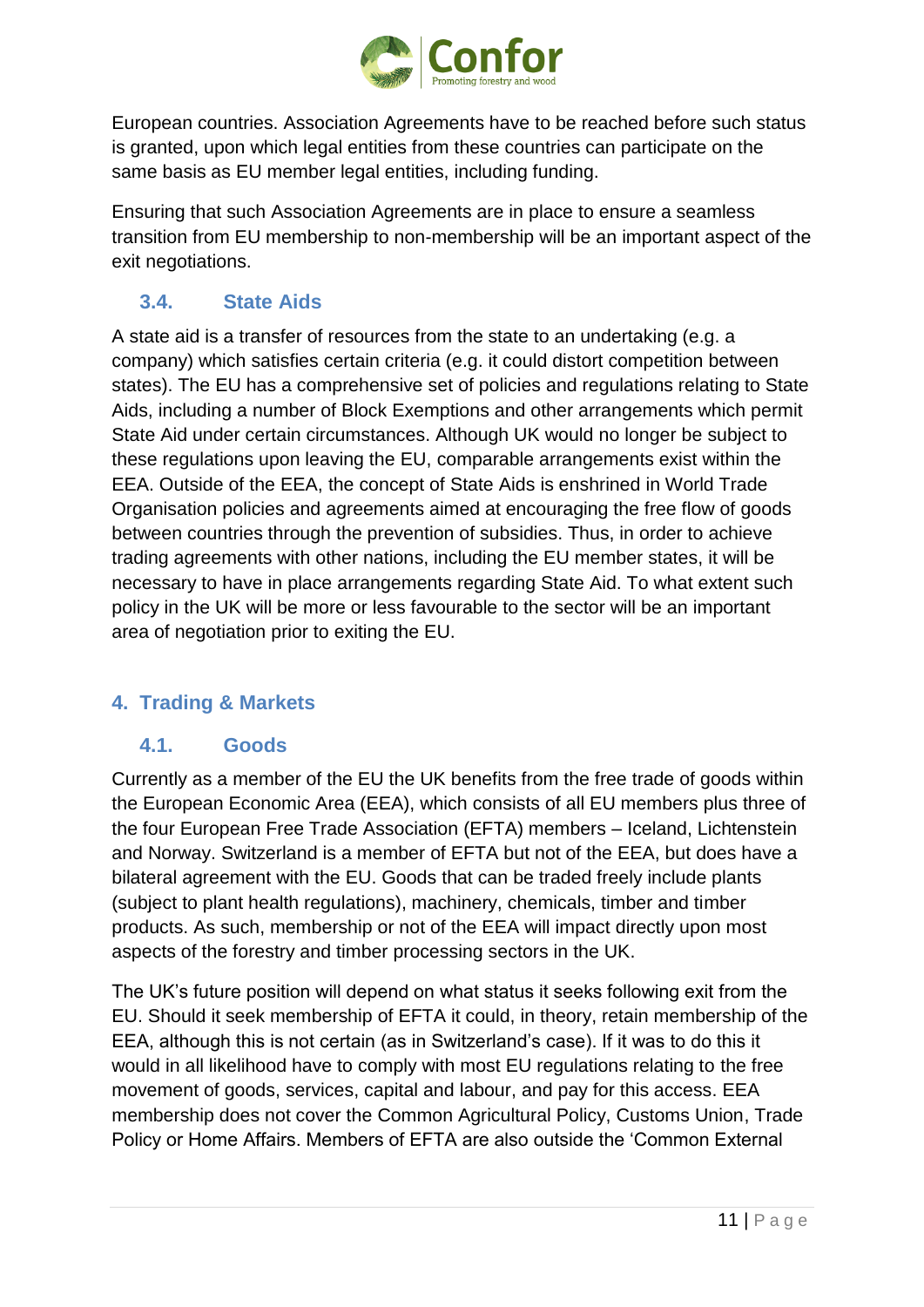

Tariff', meaning they can also sign bilateral treaties with non-EU states, which EU members can't.

If the UK was not willing to accept the free movement of labour, for example, it would not be able to join the EEA (although could still be a member of EFTA) and in order to access EU markets without penalty would have to negotiate separate bilateral agreements with the EU which did not include these conditions.

## <span id="page-12-0"></span>**4.2. Labour**

The extent to which migrant labour is used in the forestry sector is difficult to assess as no reliable data is collected. However, anecdotal evidence suggests that it is important in particular sub-sectors such as the nursery trade, establishment, fencing and machine operating. Many of these rely on seasonal labour to fulfil particular requirements, which migrant labour tends to have a disproportionate share of.

As described above, the ability to continue recruiting migrant labour will depend on the status of the UK after exiting the EU. Promoters of the Leave case have said that where industry can prove it needs migrant labour to operate this will be permitted. However, the speed at which such arrangements operate will be key to their success. Seasonal labour is by its nature frequently required at very short notice and any delays in its approval would render the system unworkable.

## <span id="page-12-1"></span>**4.3. Timber**

As the world's third largest timber importer, the UK has traditionally played a significant role in the formulation of timber trade policies and been at the forefront in their implementation. Many of these focus on the sustainability of supply and originate from concerns regarding afforestation in the tropics.

The EU published the Forest Law Enforcement, Governance and Trade (FLEGT) Action Plan in 2003. The Action Plan sets out a range of measures available to the EU and its member states to tackle illegal logging in the world's forests, including the European Union Timber Regulation (EUTR). This was adopted in 2010 and came into force in 2013. The Timber and Timber Products (Placing on the Market) Regulation 2013 transposes the EU Timber Regulations into GB statute. The EUTR requires operators who place timber onto the market for the first time to exercise due diligence with regard to its origin and sustainability. In the UK the requirements of the EUTR are met largely through the Felling Licence system, reducing the burden for growers and operators.

The EU Timber Regulation (EUTR) was transposed into the EEA Agreement in May 2015, so the UK would have to maintain the requirements of the EUTR if it became a member of the EFTA with access to the EEA. If the UK was outside of the EEA it would in theory be possible to remove the requirements although the terms of any trade agreement could still require it, as could UK government policy.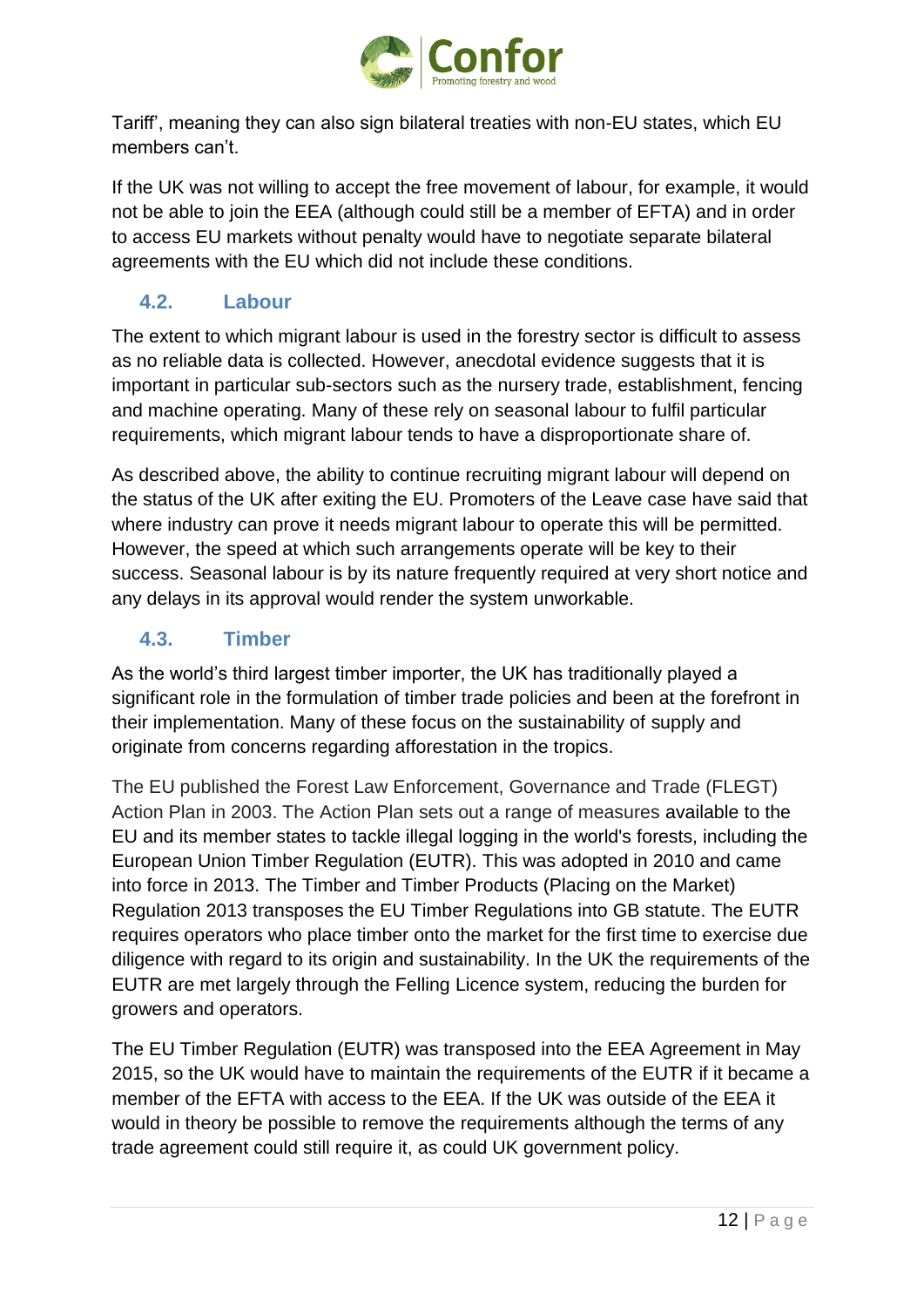

The UKs future trading position will also dictate to a large extent the use of standards for timber products. These are commonly classified according to European Standards which are used by the EU to underpin much of the regulation it applies to the area, such as the Construction Products Regulation (305/2011/EU). Membership of the EEA would require adherence to these standards and regulations, although it may be possible to drop some requirements for timber grown and used in the UK. Similarly it may be possible to relax some aspects of CE marking which the UK has traditionally been reluctant to fully adopt.

Clearly with an industry as global as the timber trade, adoption of multiple standards and regulations is a source of significant cost. Therefore, even if in theory the UK did not need to meet some of the EU's requirements it is possible that the trade would continue to do so in order to minimise cost and reduce barriers to trade.

## <span id="page-13-0"></span>**4.4. Renewable Energy**

The EU Renewable [Energy Directive](http://eur-lex.europa.eu/legal-content/EN/ALL/?uri=CELEX:32009L0028) (RED) establishes an overall policy for the production and promotion of energy from renewable sources in the EU. It requires the EU to fulfil at least 20% of its total energy needs with renewables by 2020 – to be achieved through the attainment of individual national targets. The UK is required to generate 15% overall, 30% of electricity and 12% of heat. Further targets are set for 2030 although as yet there is no agreement on how this should be achieved or individual country targets, which will be divided up through a process of 'burden – sharing'.

These targets have, in part, been behind the introduction of various incentive schemes, including the Renewable Heat Incentive (RHI) and Renewables Obligation Certificates (ROCs). Whilst the RHI has generally been credited with fostering the creation of the small scale biomass market in the UK, ROCs have been less uniformly welcomed with concern from some parts of the sector that it creates a market distortion leading to price increases and material shortages. Proposed changes to tariff levels within the RHI mean that overall demand is likely to be suppressed and restricted mainly to medium scale boilers.

Whilst withdrawal from the EU could result in the removal of these targets, it is unlikely to have a major impact on the overall direction of government policy given the UKs own Climate Change Act sets even more demanding targets, although without stipulating in detail how this should be achieved. Under the Act, the first of its type in the world, the UK is committed to cutting its carbon emissions by 80 per cent on 1990 levels by 2050. A number of carbon budgets are set with current proposals reaching to 2028-32.

In addition to EU policy and regulation, the use of UK grown timber for generating renewable energy is impacted upon by two related factors, the price of oil and the strength of the £ versus the US Dollar. The decline of the £ since 23<sup>rd</sup> June has already seen heating oil prices increase by 2p per litre, although this continues a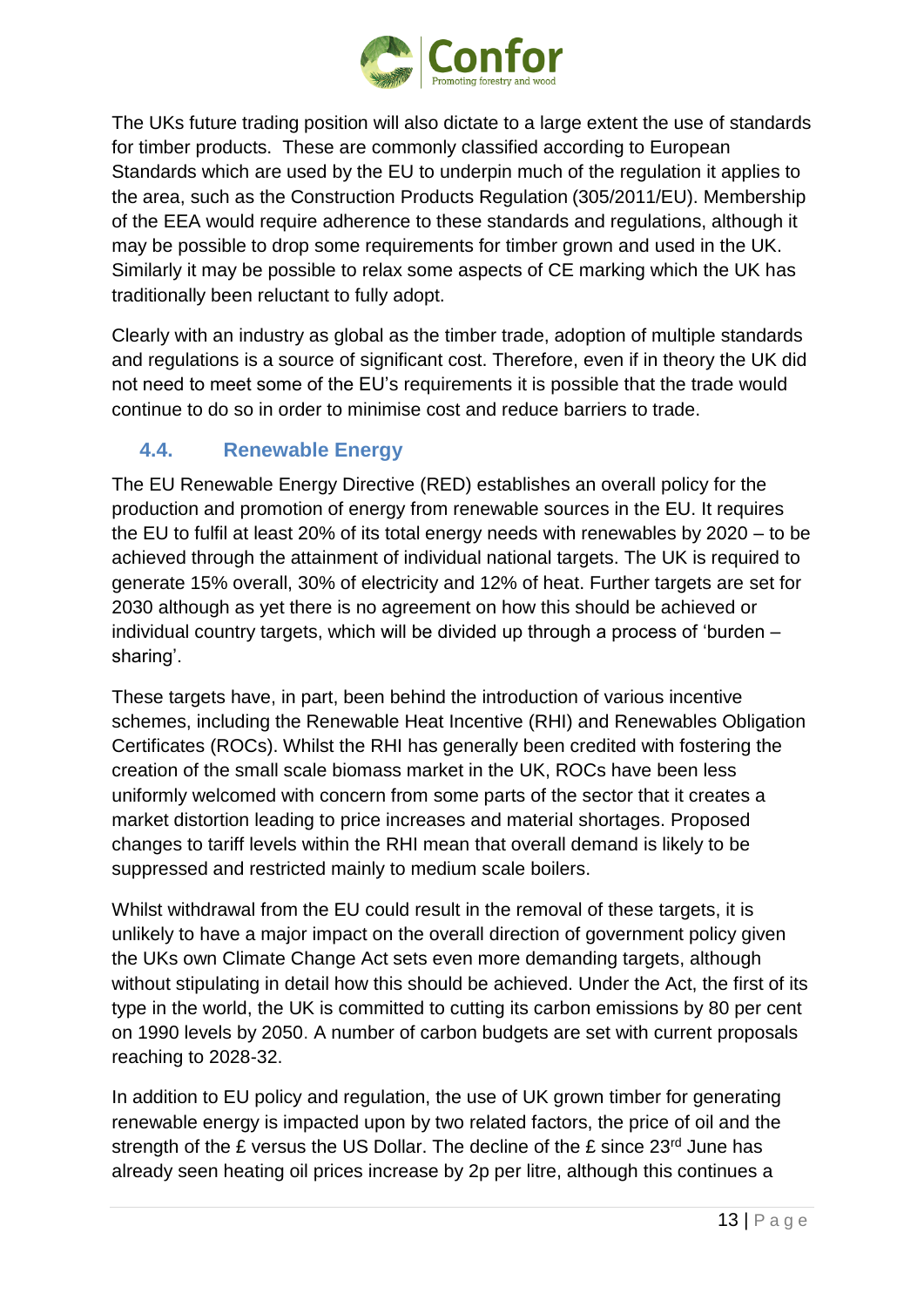

trend of increasing oil prices since January. A further decline in the £ at the same time as generally recovering oil prices could see a renewed demand for timber for heating. In addition, most electricity generated from biomass in the UK is imported and priced in US dollars and is thus more expensive at present. However, most generators are contracted for the next 2 to 3 years and the quantities they require means that there is probably limited scope for UK producers to take advantage of this situation.

## <span id="page-14-0"></span>**4.5. Land**

The financial viability of afforestation proposals is closely linked to the price of land. It is commonly held view that payments to farmers through the Common Agricultural Policy ('farm subsidies') distort the value of farmland, to the disadvantage of the forestry sector.

Should the UK decide to reduce or even remove farm subsidies altogether it is therefore possible that land prices may reduce, making afforestation both more attractive (as an alternative land use) and more viable, financially. The Defra Farm Business Income for England in 2014/15 showed that for Grazing Livestock Farms within the Less Favoured Areas, the Single Farm Payment contributed £15,500 to an average net Farm Income of £14,600. Hence without the SFP the average LFA farm in England would have made a loss. Probable responses to reductions in farm subsidies include amalgamation of holdings, extensification and even possible abandonment. In all cases farms are likely to focus on the more productive areas or the areas of highest environmental value and which continue to attract payments.

As a devolved matter, and with the farming sector representing varying proportions of the economy across individual nations, it is likely that the situation will vary, leading to wider disparity in land prices and the economic viability of farming in the uplands, especially. Already the NFU and other bodies are lobbying governments for the retention of payments and in some areas there is even a call for a return to a more output based system e.g. headage payments.

The nature of the replacement farm subsidy system in the individual nations will have a major impact on the comparative viability of forestry in the UK.